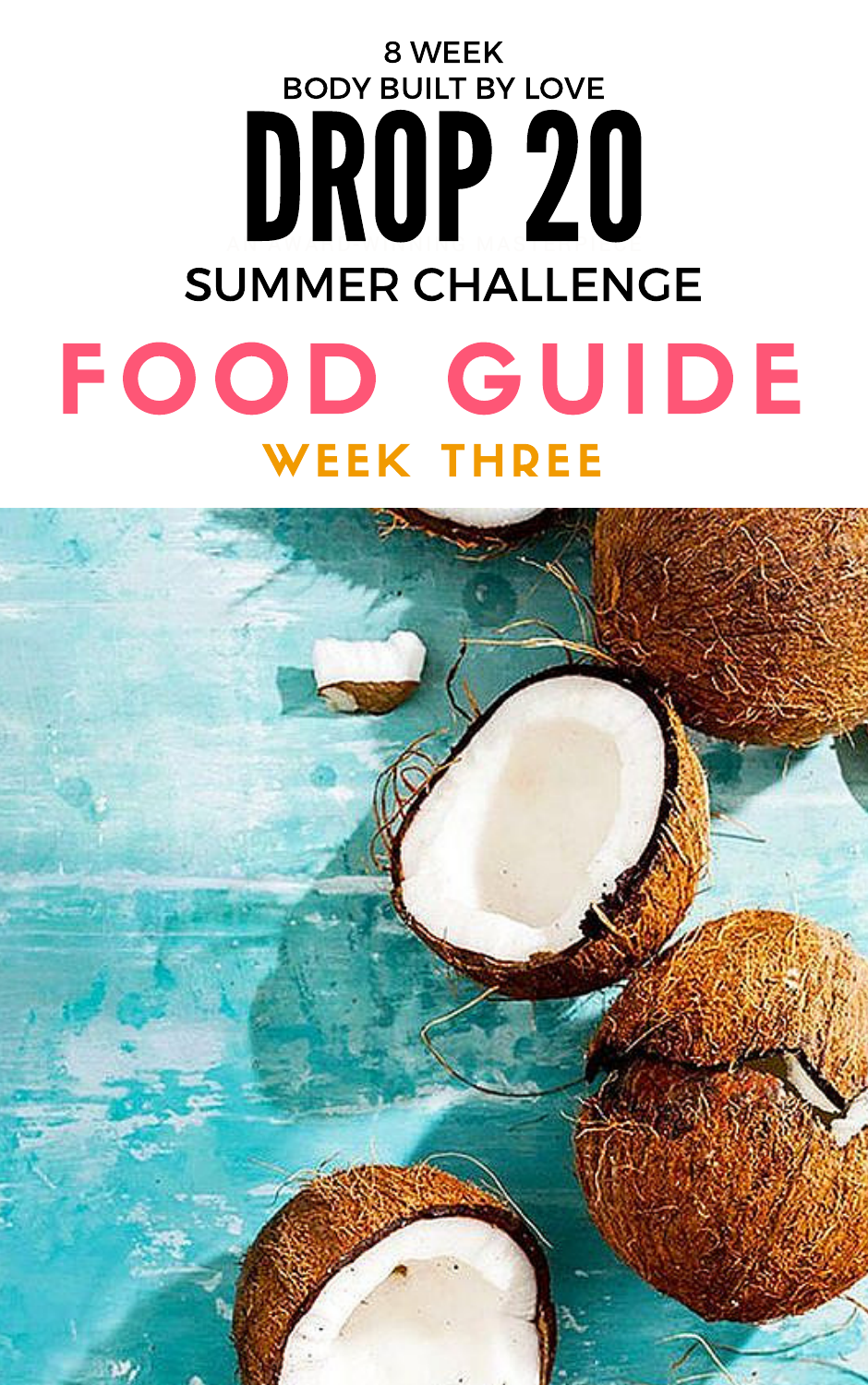# TABLE OF CONTENTS

## SHOPPING LIST **PAGE 4**

MEAL PREP **PAGE 5 - 7**

## MEAL SCHEDULE **PAGE 8-11**

PAGE 2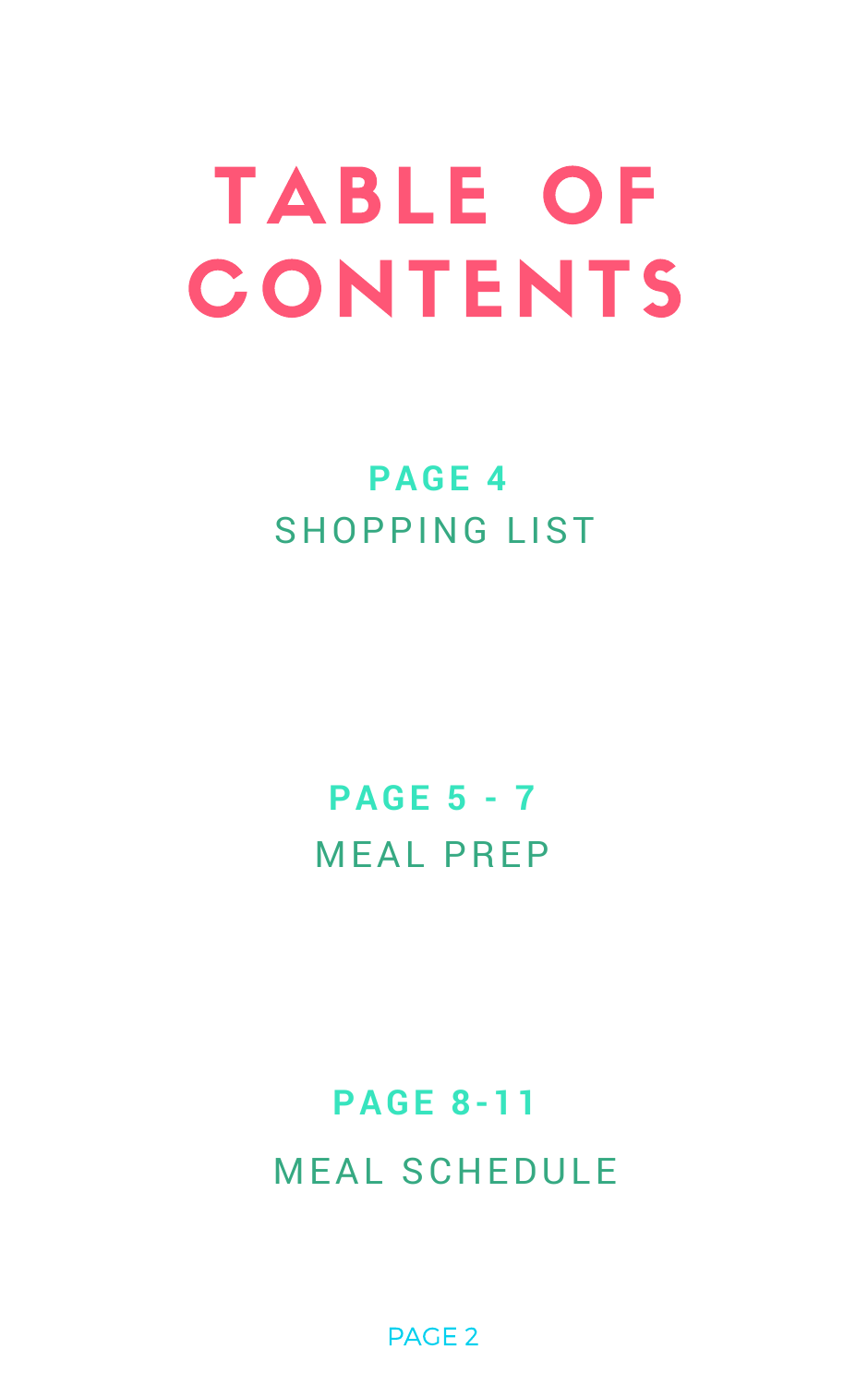# 

# YOU'LL KNOW YOU'VE MASTERED IT WHEN YOU EAT THE SAME ON SATURDAYS AS YOU DO ON MONDAYS.

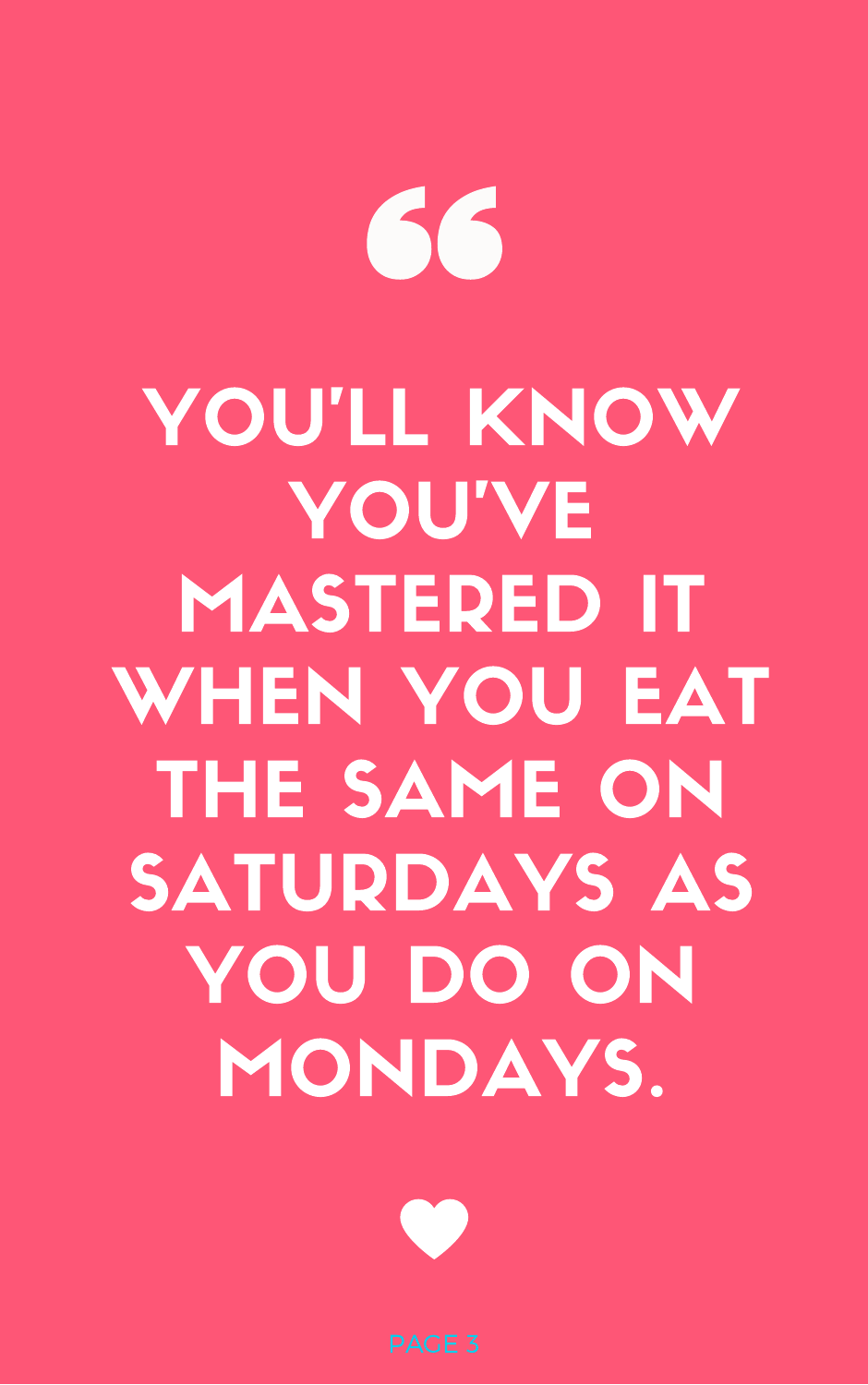8 Eggs, Organic Free-Range (You should have 3 left over from last week)

2 Lbs Ground Turkey, Free Range **Organic** 

1 Sm Bunch of Luciano Kale, Organic (You'll Need About 6 Leaves) 1 Large Box of Spinach, Organic (You'll Need About 8 Cups) 2 Lg Cucumbers

1 Sm Green Bell Pepper

1 Lg Beet

2 Md Sweet Potatoes

1 Sm Head of Broccoli

1 Lg Yellow Onion

3 Md Carrots

2 Lg Handfuls Green Beans

1 Sm Tomato

1 Md Zucchini

3 Avocados

3 Lemons (Dressing + Warm Water w/

Lemon Every Morning)

4 Bananas

4 Cups of Frozen Berries, Organic

2 1/2 Cups Steel Cut Oats

**SHOPPING**

**LIST**

**THIS LIST WILL GET YOU READY FOR AN AMAZING WEEK OF HEALTHY, NOURISHING SLIMMING, MEALS.**

### **VEGGIES**

### **FRUIT**

### **MEAT**

### **DAIRY**

- Basil, Fresh 1 Inch Ginger Root **OTHER**
- 1 Can Chickpeas, Low Sodium Almonds (You'll Need about 30) 2 Inch Piece Feta Cheese, Organic 1 Sm Bag Tortilla Chips, Organic Non-GMO

### **HERBS & SPICES**

### **GRAINS**

### PAGE 4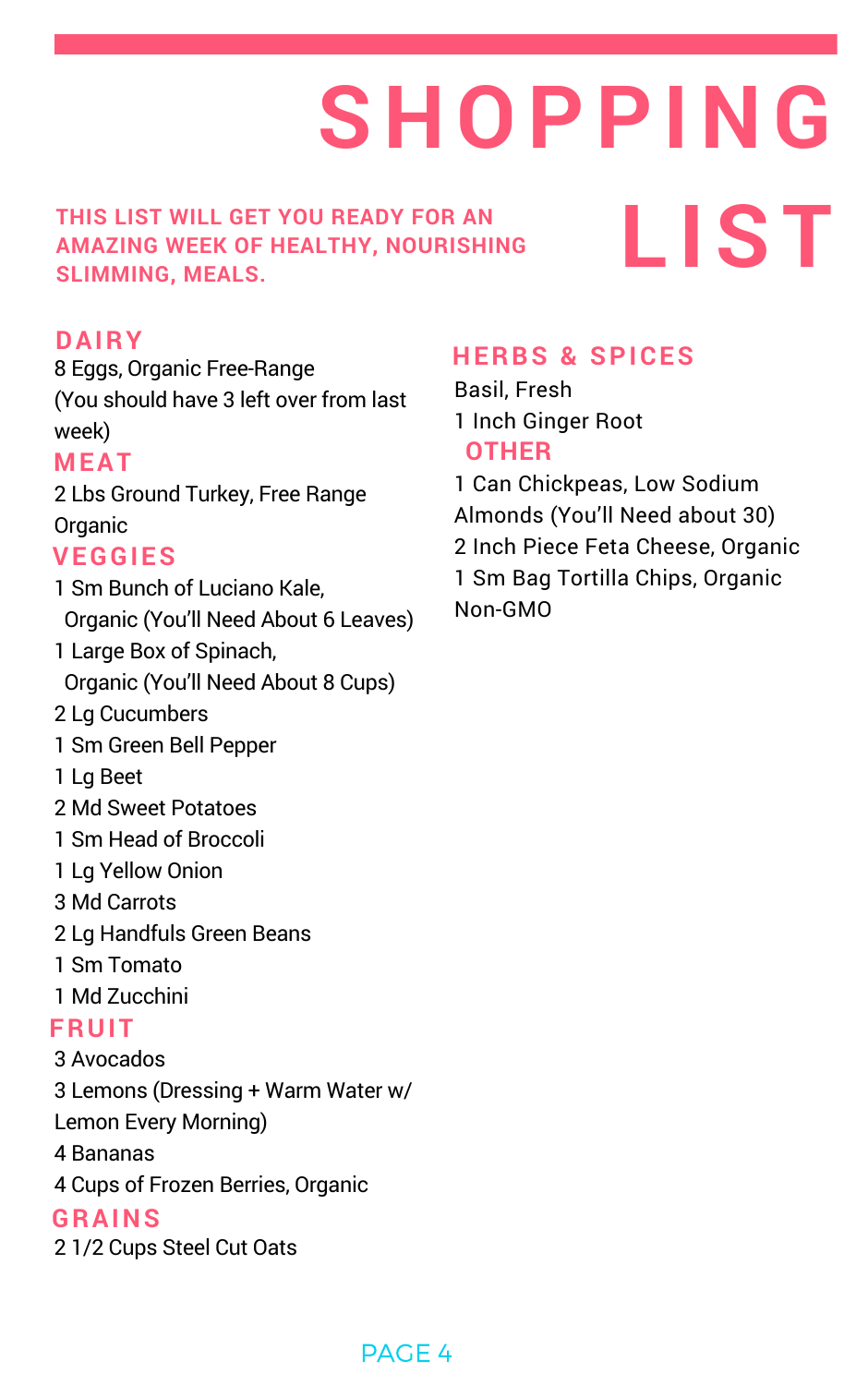# MEAL PREP

GREAT JOB SO FAR! LET'S JUMP INTO WEEK THREE AND SET INTENTIONS TO START FRESH EVERY DAY, BE HEALTHY AND TREAT YOUR BODY WITH LOVE DAILY!

| (5)            | HARD BOILED EGGS ORGANIC, FREE-RANGE |
|----------------|--------------------------------------|
|                | Hard Boil + Refrigerate and Store    |
| $(1$ BATCH $)$ | <b>SWEET POTATO SHEPHERD'S PIE</b>   |
|                | <b>Ingredients Listed Below</b>      |
| $(1$ BATCH $)$ | <b>TURKEY MEATBALLS</b>              |
|                | <b>Ingredients Listed Below</b>      |
| $(1$ BATCH $)$ | <b>RED BEET HUMMUS</b>               |
|                | <b>Ingredients Listed Below</b>      |

# STEP ONE

### GATHER YOUR INGREDIENTS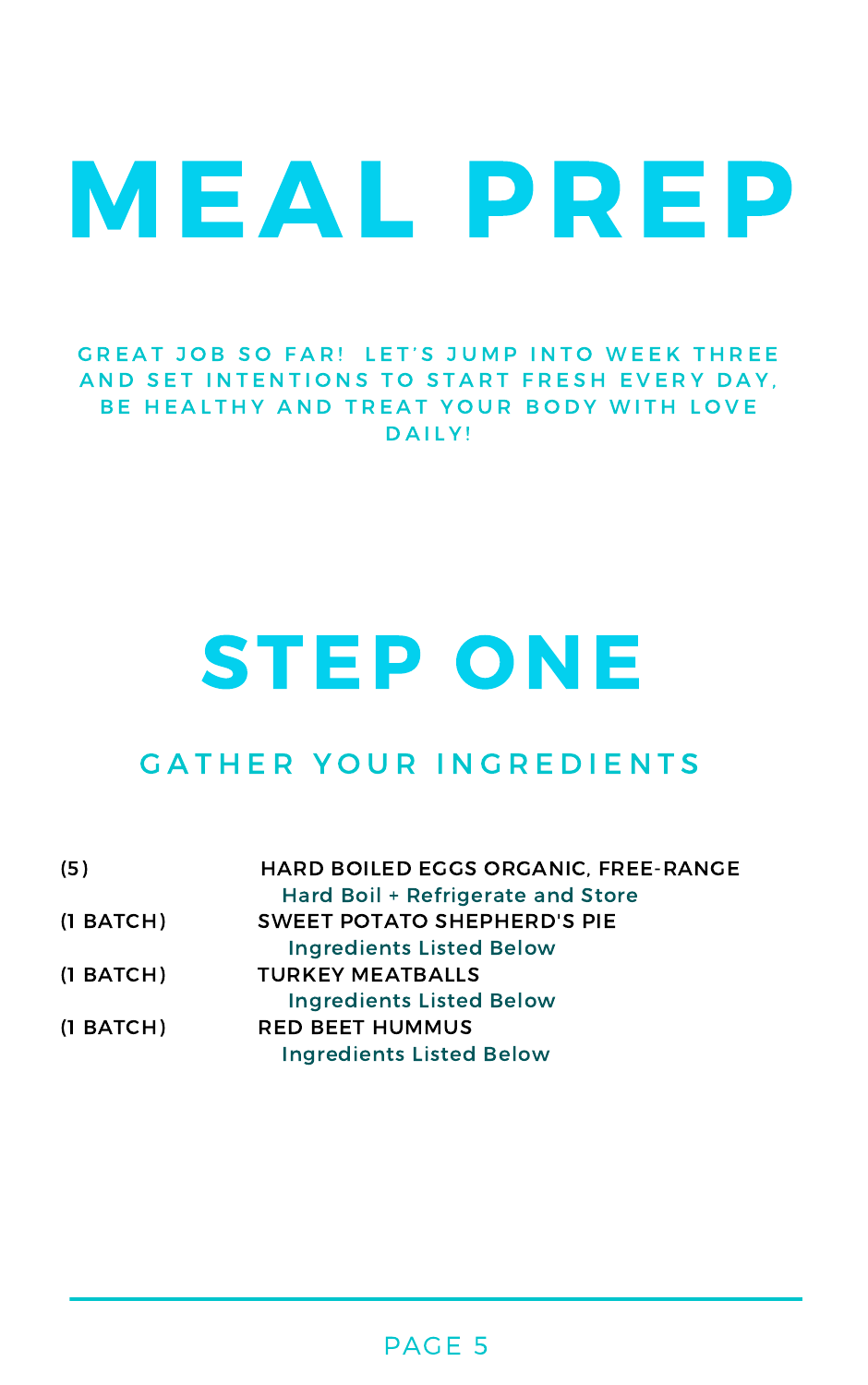## STEP THREE START COOKIN'

### **FIRST**

# STEP TWO GATHER YOUR TOOLS WHAT YOU'LL NEED FOR PREP

- Medium Pot Eggs
- Cutting Board
- **Sharp Knife**
- Strainer
- **Measuring Cup**
- High Powered Blender/Food Processor
- **Stirring Utensil**
- Sealable Glass Storage Containers

- BOIL 5 Eggs (Fill with Enough Water to Fully Cover Eggs, Instructions Below)
- BOIL 1 Lg Beet (Fill with Enough Water to Fully Cover Beet)

### **SECOND**

1. Once eggs reach a boil, turn off heat and let sit on hot burner for 6-10 minutes depending on how gooey you like your yolk (the longer they sit in hot water, the more cooked the yolk will be). Drain and rinse with cool water. Store in the refrigerator.

2. Once beets reach a boil, turn burner to medium and simmer for 30-40 minutes or until fork can be inserted easily. Drain and let cool. Peel skin & tail off beet. Leave out for Beet & Black Bean Burgers (Recipe Below.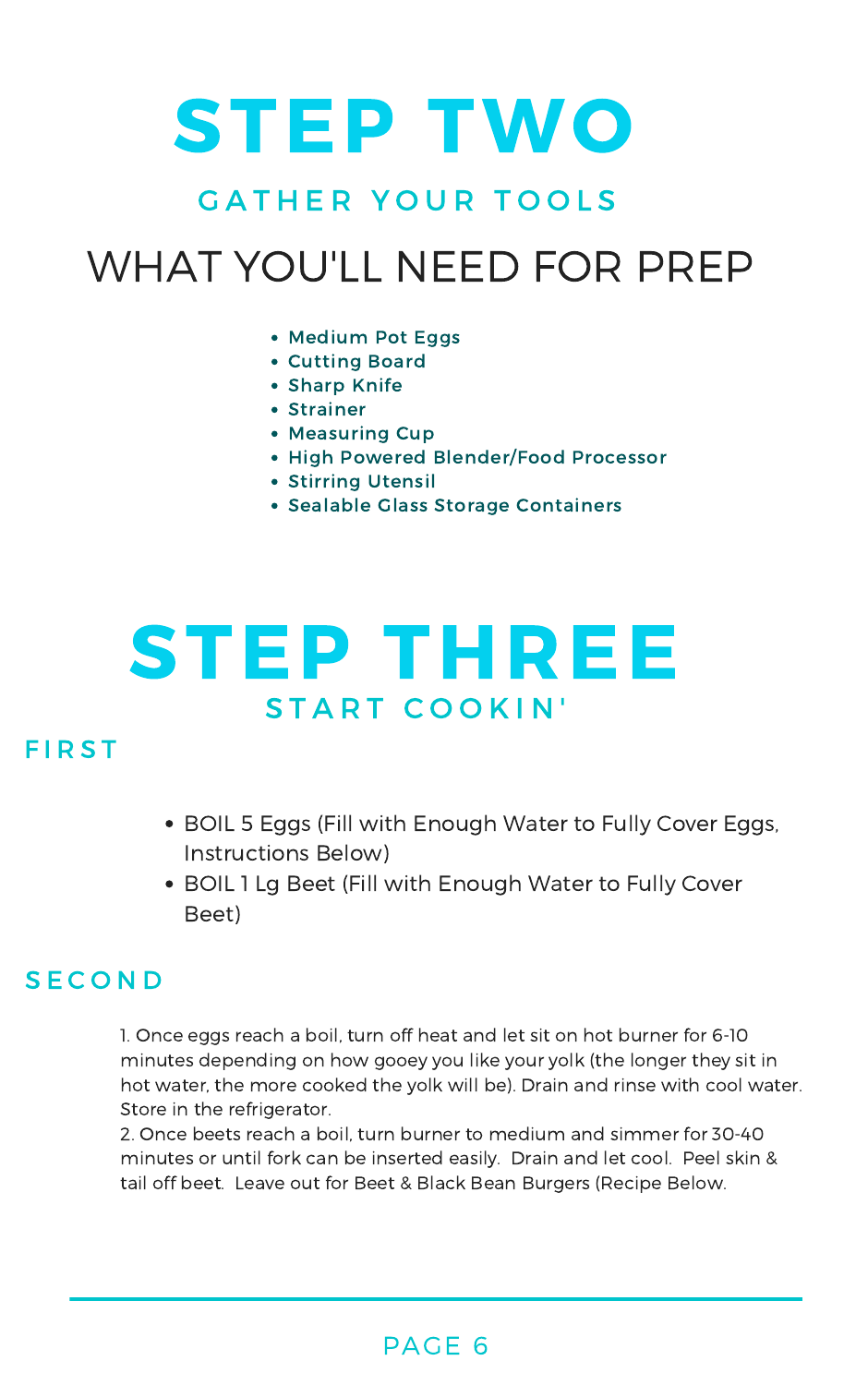### PAGE 7

### INGREDIENTS

### INSTRUCTIONS

Pie Filling

1 Lb Ground Turkey, Organic Free-Range

2 Medium Carrots, Chopped into Small Pieces

1/2 Green Pepper, Chopped into Small Pieces

1 Small Onion, Chopped Finely

2 Cloves Garlic, Chopped Finely

1/2 Tsp Italian Seasoning

3/4 Tsp Chili Powder

1/4 Tsp Real Salt Brand Mineral Salt (Season to Taste)

1/4 Tsp Black Pepper

4 Tbsp Miur Glen Brand Tomato Paste (You should have it left over from week one's chili)

1 Tbsp Steel Cut Oats (Ground Into Flour)

1 Egg

Sweet Potato Topping

2 Md Sweet Potatoes, Cubed (3 1/2 -4 cups cubed)

1 Tbsp Coconut Oil

1/4 Tsp Chili Powder

1/4 Tsp Real Salt Brand Mineral Salt

1. Pre-heat oven to 375 degrees.

2. In a skillet on medium heat, begin to brown ground turkey. Once turkey is partially browned, add chopped carrots, onions, peppers and garlic.

Preheat oven to 375°. Prepare a baking sheet by lining with tin foil. In a large mixing bowl, combine all ingredients. Mix well, do not over mix or you will have tough meatballs. Portion out into 910 small meatballs and place on baking sheet. \*If you lightly wet your hands the meatballs will form better and crack less. Bake for 20-22 minutes.

3. Cook on medium heat until carrots are soft, about 10 minutes. Start making the topping while the filling cooks.

4. Once the carrots are soft, stir in tomato paste, egg, steel cut oats, and seasonings.

### **FOURTH** MAKE ITALIAN HERB OVEN BAKED TURKEY MEATBALLS

### **THIRD** MAKE SWEET POTATO SHEPHERD'S PIE INGREDIENTS

5. For the topping: Bake sweet potatoes at 375 until a knife slides through like butter.

6. Once sweet potatoes are fully baked, add to food processor (or blender) along with all other topping ingredients and process until smooth.

7. Transfer the meat filling to a casserole dish (9 x 9 inch dish) and top the meat filling with the Sweet Potato Mash.

8. Bake for 15 minutes. Remove from oven and serve.

1 Tbsp Olive Oil 1 Lb of Ground Turkey, Organic Free Range 1/4 Cup Steel Cut Oats (Ground Into Flour) 1 Egg 1/4 Cup Finely Chopped Onions 2 Tbsp Italian Seasoning 3 Cloves of Chopped Garlic 1 Tbsp Chili Powder 1 1/2 Tsp Real Salt Brand Mineral Salt 1/2 Tsp Ground Black Pepper

### INSTRUCTIONS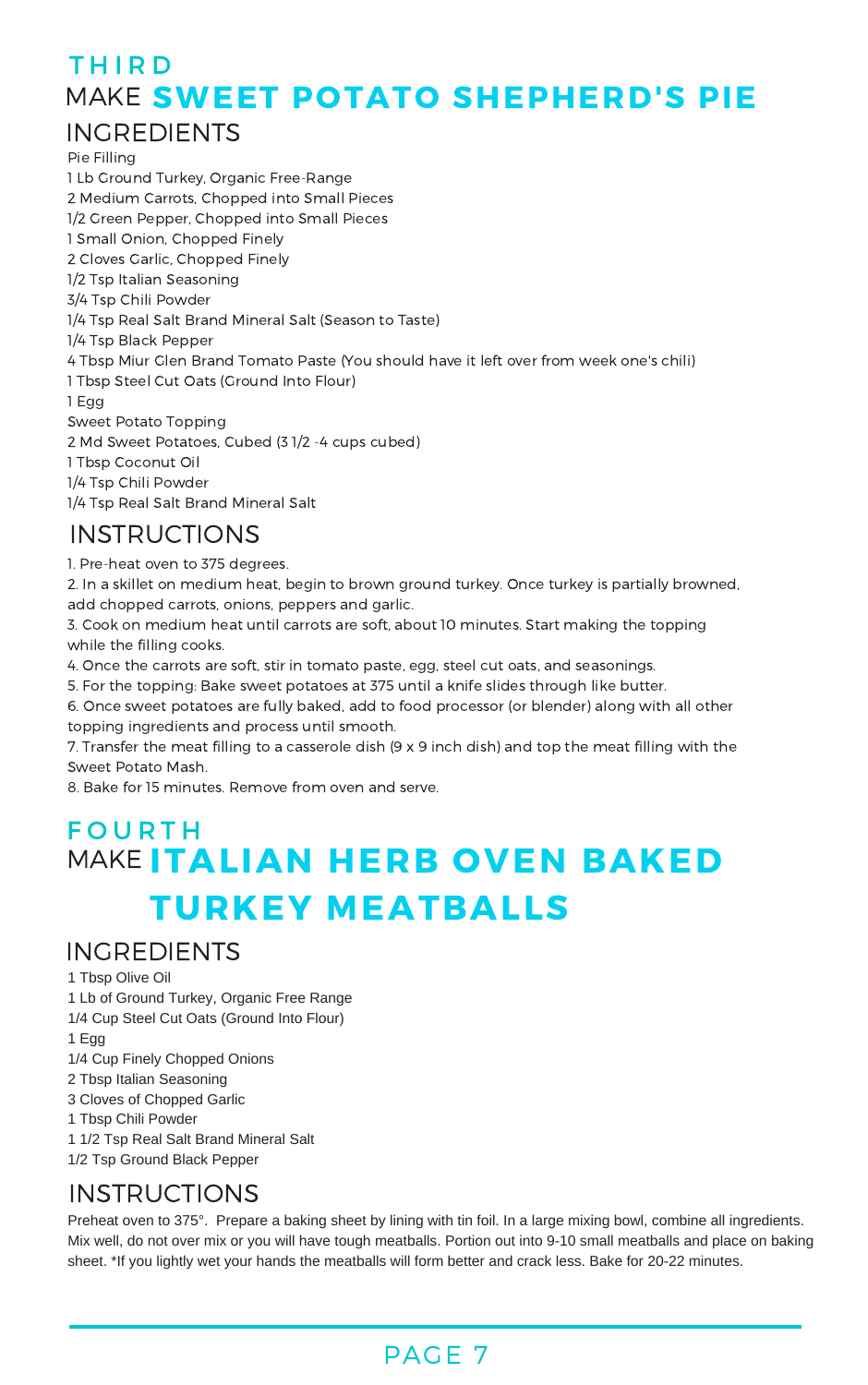### PAGE 8

### MONDAY

### **B R E A K F A S T**

# MEAL SCHEDULE

### TUESDAY

### **B R E A K F A S T**

- 3/4 Cup Chia Seeds
- 2 Cups water
- ½ Cup Frozen Berries
- ½ Banana Optional: Cinnamon

### THE FIT AND FEARLESS SMOOTHIE Prep Time: 10 Minutes

- 1 Cup Frozen Berries
- 1 Cup Spinach
- 1 Banana
- 1 Kale Leaf
- ½ Cucumber
- ½ Avocado
- 1 Cup Water

### **LUNCH**

### Sweet Potato Shepherd's Pie + Green Beans Almondine **X's 2** Prep Time: 5 Minutes Cook Time: 10 Minutes

- 1 Slice of Shephard's Pie
- 1 Large Handful of Green Beans
- 1/3 Cup Almonds (Chopped)
- Splash of Olive Oil
- Real Salt Brand Mineral Salt

### BERRY CHIA PUDDING Prep Time: 10 Minutes

### 3 Turkey Meatballs with Extra Green Beans Almondine Prep Time: 0-5 Minutes

- 1 Large Carrot, Chopped
- 1/2 Cucumber, Chopped
- 4-5 Kalamata Olives
- 1 Hard Boiled Egg

1. Mix chia seeds and water in a medium size bowl or glass mason jar. Stir every few minutes until mixture goes from liquid to gel. Seeds will absorb 3 times their size which makes them super hydrating.

Chop carrots and cucumber into dippable slices. Enjoy with hummus, olives and a hard boiled egg.

2. When pudding looks thick and the chia seeds have gelled. Top the other half of chia pudding with frozen fruit and enjoy.

3. Experiment with different toppings like nuts, fruit and cinnamon.

**LUNCH** 

While sweet potato shepherd's pie is heating in a pan, in a separate pan cook almonds in olive oil and sea salt on lowmedium heat. Stir occasionally until toasted a fragrant. Salt to taste. Set aside. In the same pan, heat green beans in a splash of olive oil until slightly tender and bright green. Top green beans with toasted almonds and serve with shepherds pie. Save half of green beans almondine for tomorrow's lunch.

### MEDITERRANEAN MIX Prep Time: 5 Minutes

- 4 Tbsp Red Beet Hummus
- 

Serve cold or heat in a pan on the stove.

### D I N N E R D I N N E R

### THE FIT AND FEARLESS SMOOTHIE

Prep Time: 10 Minutes

- 1 Cup Frozen Berries
- 1 Cup Spinach
- 1 Banana
- 1 Kale Leaf
- ½ Cucumber
- ½ Avocado
- 1 Cup Water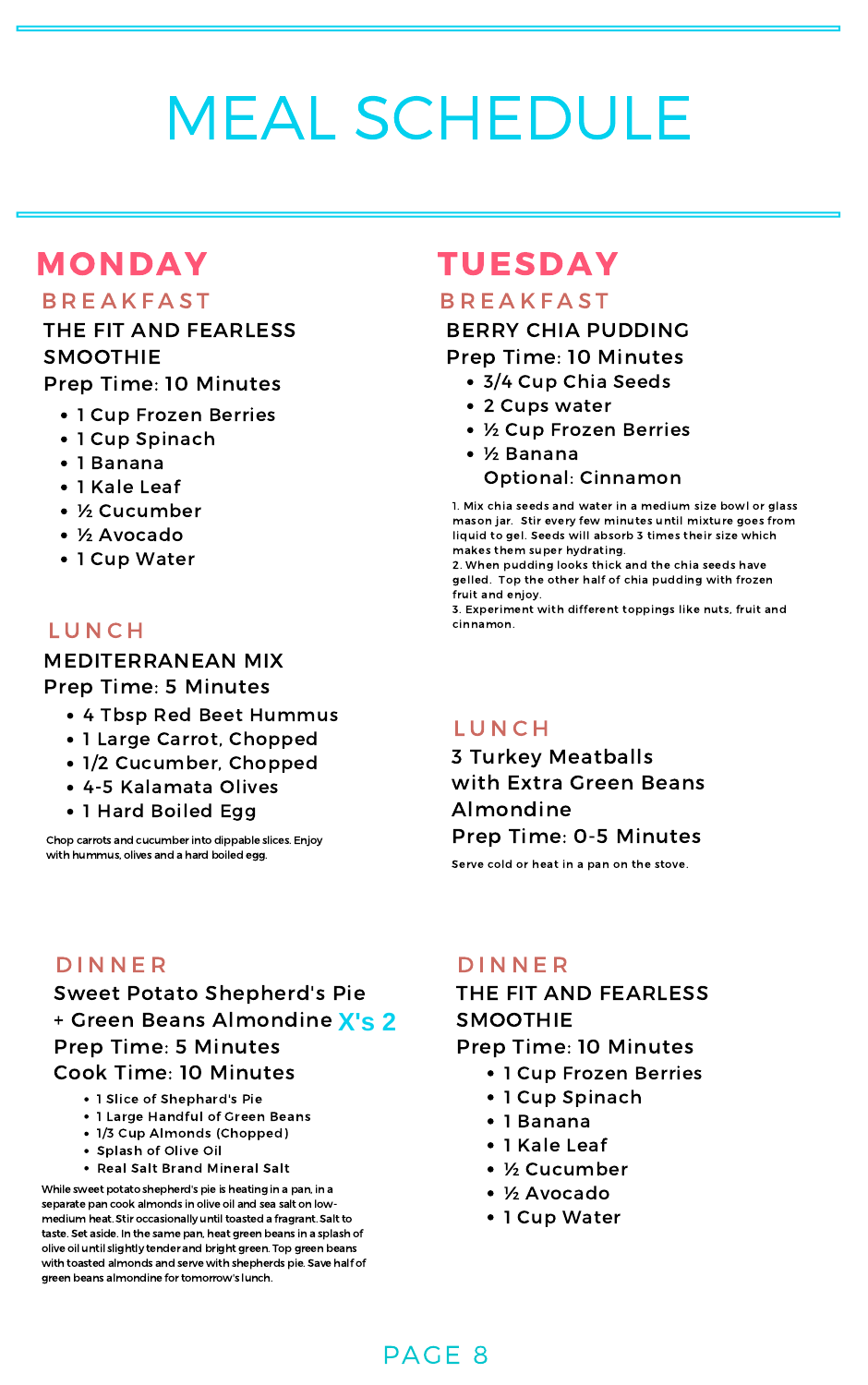### GINGER CHICKEN BROCCOLI Prep Time: 5 Minutes Cook Time: 15 Minutes

### PAGE 9

## WEDNESDAY

### **B R E A K F A S T**

- 1 Cup Frozen Berries
- 1 Cup Spinach
- 1 Banana
- 1 Kale Leaf
- ½ Cucumber
- ½ Avocado
- 1 Cup Water

- 2 Portions of Chicken
- 2 Cups of Broccoli Florets
- 1 Inch Fresh Ginger, Grated
- 4-5 Tbsp Bragg's Liquid Aminos (To Taste)
- 2 Cloves Fresh Garlic, Chopped
- 2 Tbsp Sesame Oil

### THURSDAY

### **B R E A K F A S T**

THE FIT AND FEARLESS SMOOTHIE Cook Time: 5 Minutes

- 1 Slice of Shepherd's Pie
- 2 Handfuls of Mixed Greens (Kale, Spinach)
- 1/2 Lemon

EXTRA GINGER CHICKEN BROCCOLI Prep Time: 5 Minutes

### D I N N E R X's 2 D I N N E R

- 2 Hard Boiled Eggs, sprinkle with cumin powder, chili powder, sea salt, pepper
- 2 Kale Leaves (shredded), drizzle with balsamic vinegar
- 1/2 Avocado, Chopped

1. In a large pan on medium heat combine sesame oil, chopped garlic and grated ginger. Heat for 3 minutes, stirring occasionally.

2. Add chicken and broccoli to the pan. Add liquid aminos and sautee for 10 minutes, stirring freqently, until chicken is fully cooked and broccoli has become tender.

\* Save and store a small portion for tomorrow's lunch.

### SHEPHERD'S PIE WITH GREENS & LEMON Cook Time: 5 Minutes

### EGGS+ GREENS + AVOCADO

Prep Time: 5 Minutes

### SWEET POTATO SHEPHERD'S PIE Cook Time: 0-5 Minutes

• 1 Slice of Shepherd's Pie

### Serve cold or heat in a pan on the stove.

### L U N C H L U N C H

Serve cold or heat in a pan on the stove. Serve with a side salad dressed with fresh lemon juice. Add any additional salad toppings you prefer.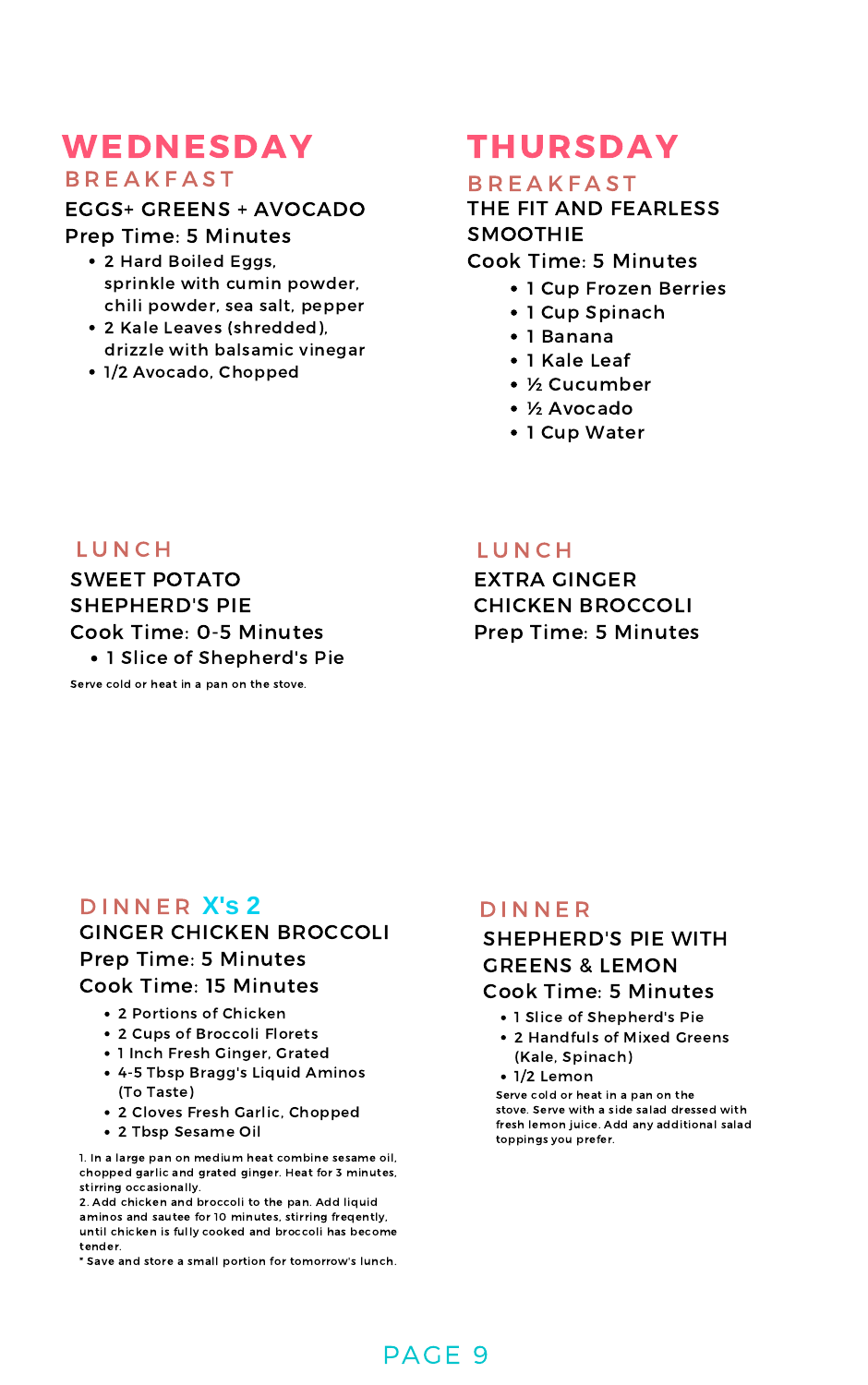### PAGE 10

## SATURDAY

### **B R E A K F A S T**

- 1 Cucumber, Chopped
- 1 Tomato, Chopped
- 8 Kalamata Olives, Chopped
- 5 Basil Leaves, Chopped
- 1 Small Handful Feta
- Red Beet Hummus

### • 1 Cup Organic, Non GMO Tortilla Chips

### D I N N E R D I N N E R SHEPHERD'S PIE WITH SIDE SALAD Cook Time: 5 Minutes

- 1 Slice of Shepherd's Pie
- Large Handful of Greens
- Drizzle Greens with Balsamic
- 1 Cup Steel Cut Oats (Ground into Flour)
- 1 Large Egg
- 1 Large Banana
- Add Almond Milk if you prefer a less thinner consistency.

### GREEK LAYER DIP Prep Time: 10 Minutes

### MEATBALLS & ROASTED ZUCCHINI Prep Time: 5 Minutes Cook Time: 20 Minutes

- 1 Zucchini
- 3 Meatballs
- 1 Tbsp Olive Oil
- Garlic Powder
- Real Salt Brand Mineral Salt
- Fresh Black Pepper
- Italian Seasoning

### FRIDAY **B R E A K F A S T** EGGS+ GREENS + AVOCADO Prep Time: 5 Minutes

THE FIT AND FEARLESS PANCAKES

Prep Time: 5 Minutes

Cook Time: 10 Minutes

Combine all ingredients in a blender. Add a dab of coconut oil to the pan on medium heat. Scoop batter with a 1/4 cup measuring cup onto pan. Cook 3-5 minutes on each side. Save leftover pancakes for snacks.

Pre-heat oven to 350 degrees F. Chop zucchini in half, half again, then cut each ahlf into 3 pieces - they will look like spears. Place on a pan covered in tin foil. Drizzle with olive oil and sprinkle with garlic powder, italian seasoning, black pepper and Real Salt. Place meatballs in the oven to heat. Cook for15-20 minutes, until golden.

- 2 Hard Boiled Eggs, sprinkle with cumin powder, chili powder, salt, pepper
- 2 Kale Leaves (shredded), drizzle with balsamic vinegar
- 1/2 Avocado, Chopped

### LUNCH X's 2 LUNCH

### EXTRA GREEK LAYER DIP WITH TORTILLA CHIPS

In a square glass pan, begin layering with 1/2 inch red beet hummus, add a layer of chopped tomato, then chopped cucumber, chopped olives and finish with a small handful of crumbled feta cheese and basil. Serve with a tortilla chips. \*Save half for tomorrow's lunch.